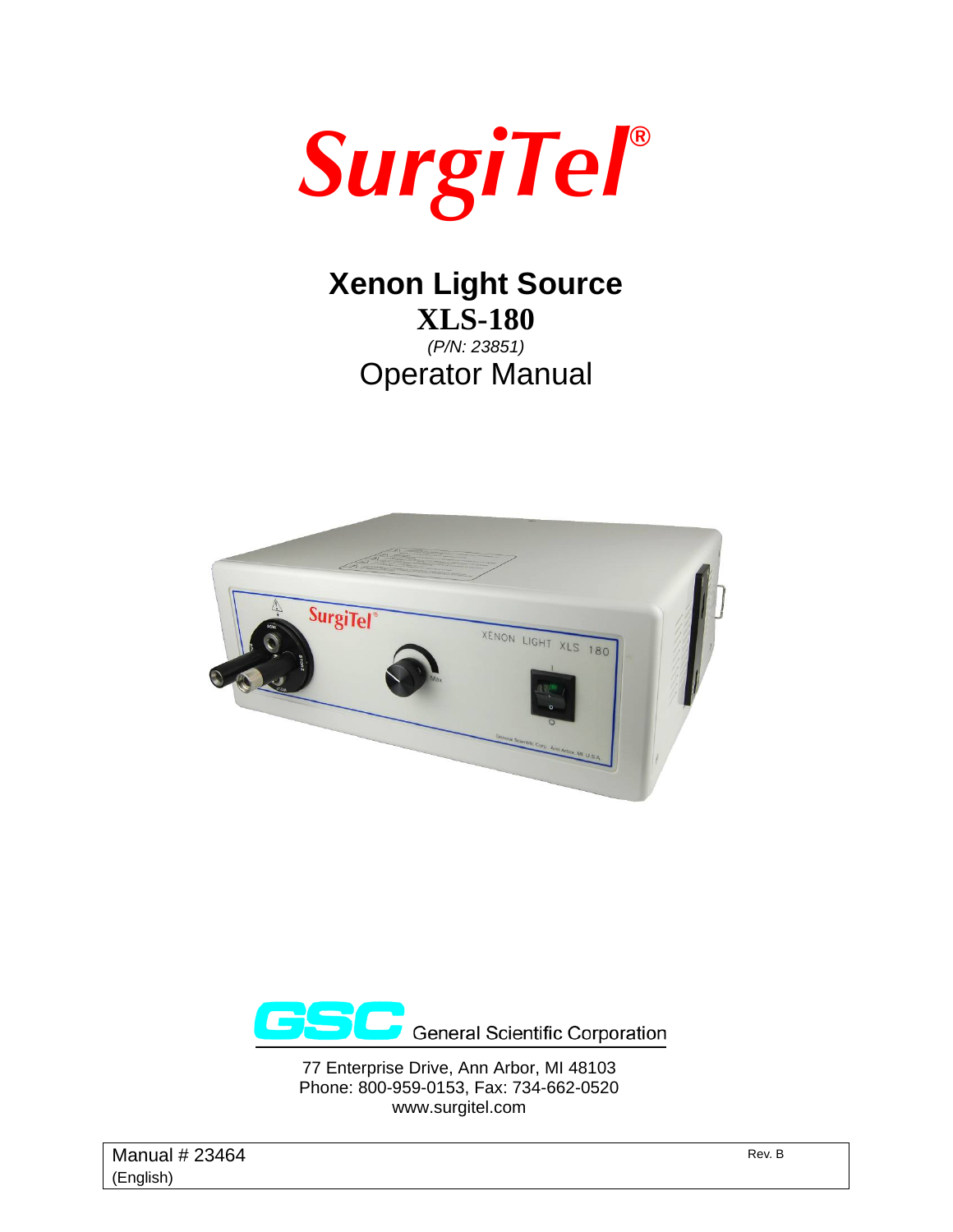### **TABLE OF CONTENTS**

| 1.              | <b>INTRODUCTION</b>                                                                                                             | <b>PAGE</b><br>3                 |
|-----------------|---------------------------------------------------------------------------------------------------------------------------------|----------------------------------|
| 2.              | <b>WARNINGS</b>                                                                                                                 | 4                                |
| 3.              | <b>SPECIFICATIONS</b>                                                                                                           | 5                                |
| 4.              | <b>OPERATING ELEMENTS, SYMBOLS AND FUNCTIONS</b><br><b>4.1 FRONT PANEL</b><br><b>4.2 REAR PANEL</b>                             | $6\phantom{1}$<br>$\overline{7}$ |
| 5.              | <b>INSTALLATION</b><br>5.1 SETTING UP LIGHT SOURCE<br>5.2 CONNECTING LIGHT CABLE                                                | 8<br>8                           |
| 6.              | <b>OPERATION</b><br><b>6.1 POWERING LIGHT SOURCE</b><br>6.2 LIGHT BRIGHTNESS DISPLAY AND CONTROL<br>6.3 LAMP LIFE HOURS DISPLAY | 9<br>9<br>9                      |
| 7.              | <b>CLEANING</b>                                                                                                                 | 9                                |
| 8.              | <b>DISINFECTION AND STERILIZATION</b><br><b>8.1 DISINFECTING CONTROL UNIT</b><br>8.2 STERILIZING LIGHT CABLE                    | 9<br>10                          |
| 9.              | <b>MAINTENANCE, SERVICING &amp; REPAIR, WARRANTY</b><br>9.1 LAMP REPLACEMENT<br>9.2 WARRANTY                                    | 10<br>11                         |
| 10 <sub>1</sub> | <b>END OF PRODUCT LIFE</b>                                                                                                      | 11                               |
|                 | 11. TROUBLESHOOTING                                                                                                             | 12                               |

| Manual # 23464 | Rev. B       |
|----------------|--------------|
| (English)      | Page 2 of 12 |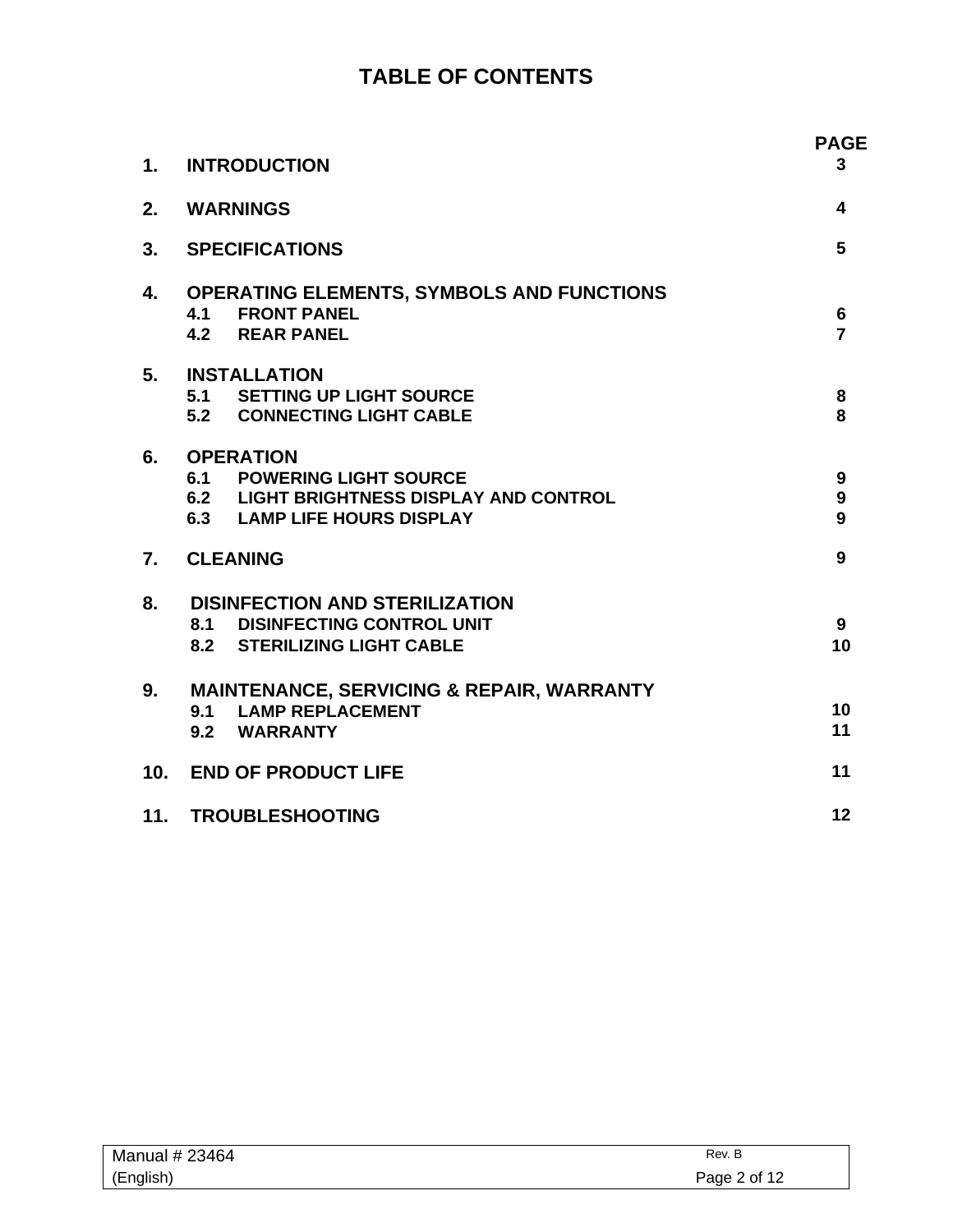### **1. INTRODUCTION**

#### **Congratulations on the purchase of your new XLS-180** *Xenon Light Source!*

This user-friendly Xenon Light Source is a high efficiency light source utilizing state-of-theart superior illumination technology. It offers a variety of features such as:

- 5600º K daylight brightness for perfect color definition
- Quiet operation
- Compact and light weight
- Turret which adapts to various types of light guides
- Adjustable light output
- Easy lamp replacement
- Lamp life display indication

In short, you have chosen the best and we would like to make sure you receive the optimal results with your new Xenon Light Source, by using it correctly.

This manual will help you install the device and optimally integrate it with compatible components used with your system. It will also instruct you how to operate the Xenon Light Source, how to keep it clean, and methods you can use to sterilize it. This manual will provide guidelines to properly maintain and service your system, as well as recommendations for achieving the best performance.

| Manual # 23464 | Rev. B       |
|----------------|--------------|
| (English)      | Page 3 of 12 |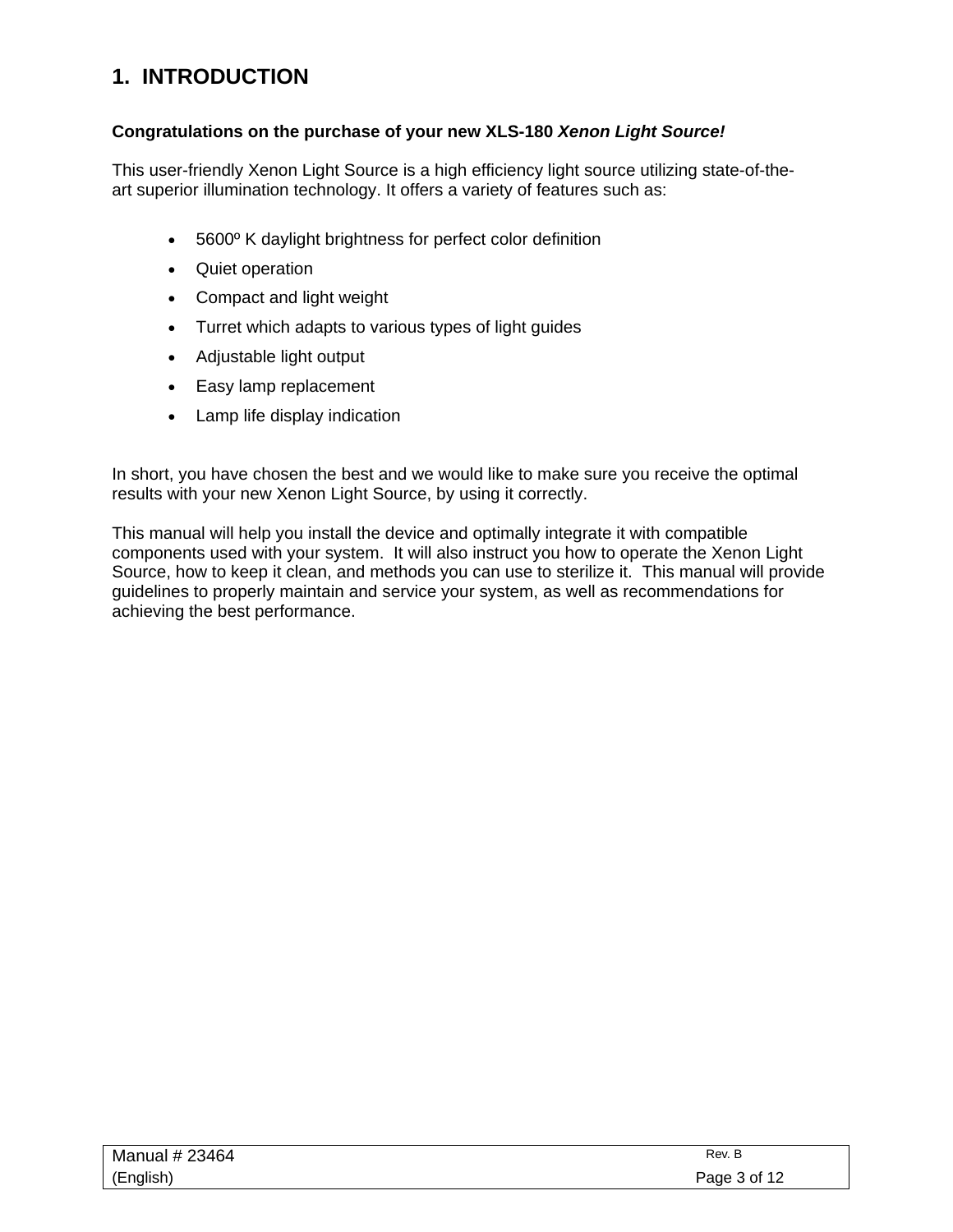# **2. WARNINGS !**



To prevent fire or electric shock, do not open or expose the light source unit to rain or moisture.

Refer all servicing to qualified personnel only.

Not suitable for use in the presence of any flammable air born substances.

To prevent any potential electro-magnetic interference, do not use a cellular phone near the light source.

This product should be used only with type BF endoscopic instruments which have been certified according to IEC 601-1 (for medical equipment) and IEC 601-2-18 (for endoscopic equipment).



This symbol indicates type BF equipment.

*This product is not provided as sterile. CAUTION* 

*All devices connecting to the Light Source must be classified as medical equipment. Additional information processing equipment connected to the Light Source, a Medical System and the operator must determine that all equipment complies with the appropriate end-product standards (such as IEC 60950 or IEC 60065 and the Standard for Medical System, IEC 60601-1-1). CAUTION* 

- *Light source can cause permanent eye damage if viewed directly with-out wearing the proper eye protection. To reduce the chance of eye damage, set the light intensity control "always" to a minimum level and insert the fiberoptic cable into the unit before turning on the power. CAUTION*
- *The fiber optic cable must be a "NON-CONDUCTIVE CABLE". It should not have conductive shielding or any other conductive connection between the patient and equipment. Such connection will impair safety of the equipment. After cleaning, it must be rinsed thoroughly (to eliminate any excess soaking/disinfectant solution) and dried before plugging into the light source receptacle. This will ensure that the optical surface is clean before being engaged into the light source. CAUTION*

| Manual # 23464 | Rev. B       |
|----------------|--------------|
| (English)      | Page 4 of 12 |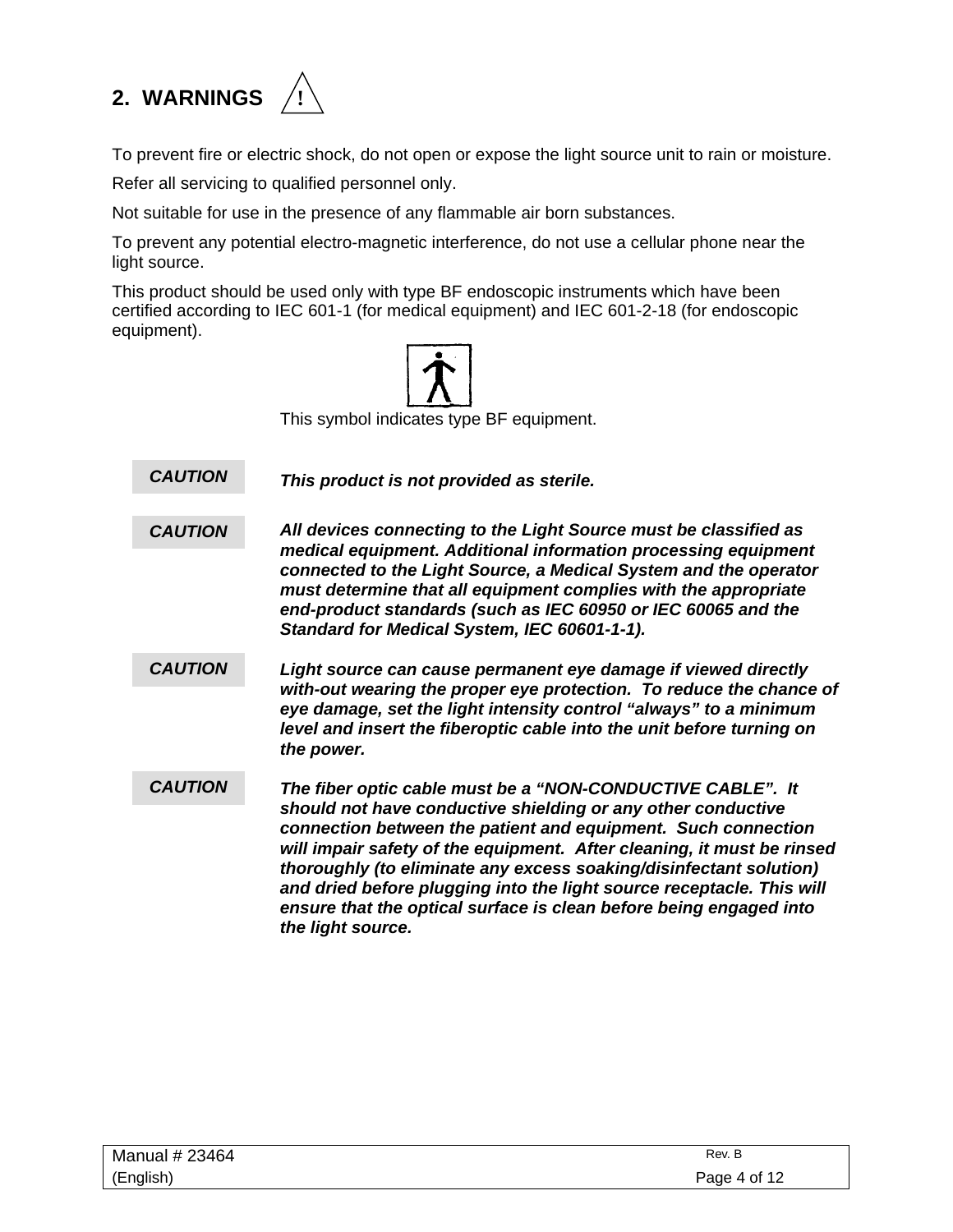### **3. SPECIFICATIONS**

| <b>Item</b>                                                                             | <b>Specification</b>                                                                                |
|-----------------------------------------------------------------------------------------|-----------------------------------------------------------------------------------------------------|
| Lamp type                                                                               | Cermax type 175 watt Xenon                                                                          |
| Power                                                                                   | 175 Watt                                                                                            |
| Color temperature                                                                       | $5600^{\circ}$ K                                                                                    |
| Lamp life                                                                               | 500 hours (typical)                                                                                 |
| Lamp replacement                                                                        | Cartridge replacement from the side of the unit                                                     |
| Light guide adapter                                                                     | Equipped with a turret that will accommodate four different<br>fittings: Storz, ACMI, Wolf, Olympus |
| <b>Brightness control</b>                                                               | Mechanical iris control from the front panel                                                        |
| Input voltage                                                                           | 100-120V AC, 50/60 Hz<br>220-240V AC,50 Hz                                                          |
| Power consumption                                                                       | 250 watt max                                                                                        |
| <b>Regulatory Approvals</b>                                                             | UL60601, EN 60601-1, EN 60601-1-2, CAN/CSA, C22.2,<br>No 601.1-M90                                  |
| <b>Equipment Class</b>                                                                  | Class I Europe, Class II USA, BF-type                                                               |
| Mode of Operation                                                                       | Continuous                                                                                          |
| <b>Water Resistant</b>                                                                  | Not Protected Equipment, IPX0                                                                       |
| <b>Operating Environment</b><br>Temperature<br><b>Relative Humidity</b><br>Air Pressure | +10 $\degree$ to +40 $\degree$ C (50 $\degree$ to 104 $\degree$ F)<br>30 to 85%<br>700 to 1060 hPa  |
| <b>Storage Environment</b><br>Temperature<br><b>Relative Humidity</b><br>Air Pressure   | $-20^{\circ}$ to $+60^{\circ}$ C ( $-4^{\circ}$ to 140° F)<br>0 to 95%<br>700 to 1060 hPa           |
| <b>Dimensions</b>                                                                       | 355(14)W x 130 (5)H x 250 (10)D mm                                                                  |
| Weight                                                                                  | 9.5 lbs./4.3 kg                                                                                     |

| Manual # 23464 | Rev. B       |
|----------------|--------------|
| (English)      | Page 5 of 12 |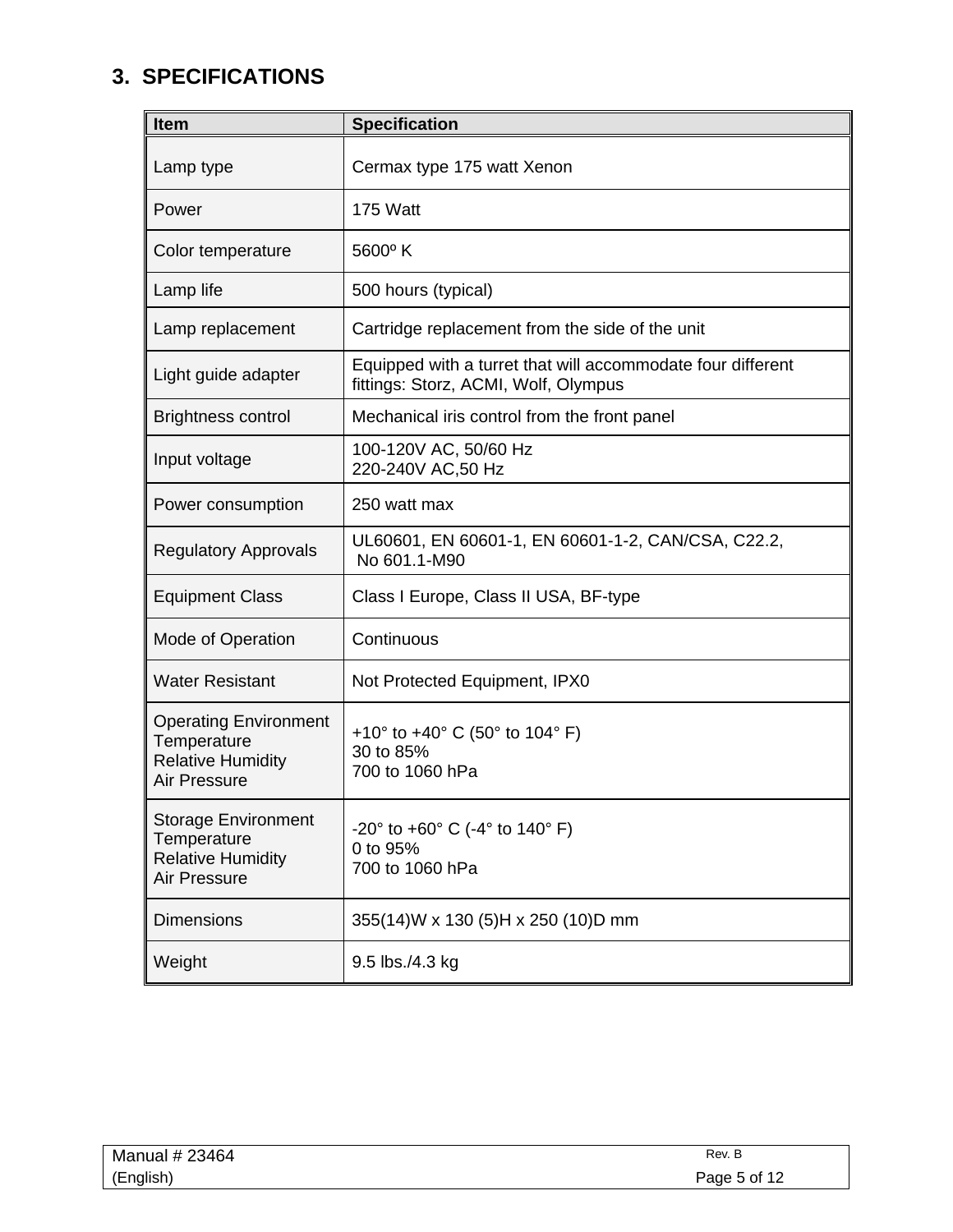### **4. OPERATING ELEMENTS, SYMBOLS AND FUNCTIONS**

### **4.1 FRONT PANEL**



**Figure 1.** Light Source Front Panel

| No.            | <b>Name</b>              | <b>Function</b>                                                         |
|----------------|--------------------------|-------------------------------------------------------------------------|
|                | Turret                   | Accepts light source end fitting of light guide cable.                  |
| $\overline{2}$ | <b>Intensity Control</b> | Mechanically controls the light output.                                 |
| 3              | Power switch             | Turns the light source on and off; illuminates green when turned<br>on. |

| Manual # 23464 | Rev. B       |
|----------------|--------------|
| (English)      | Page 6 of 12 |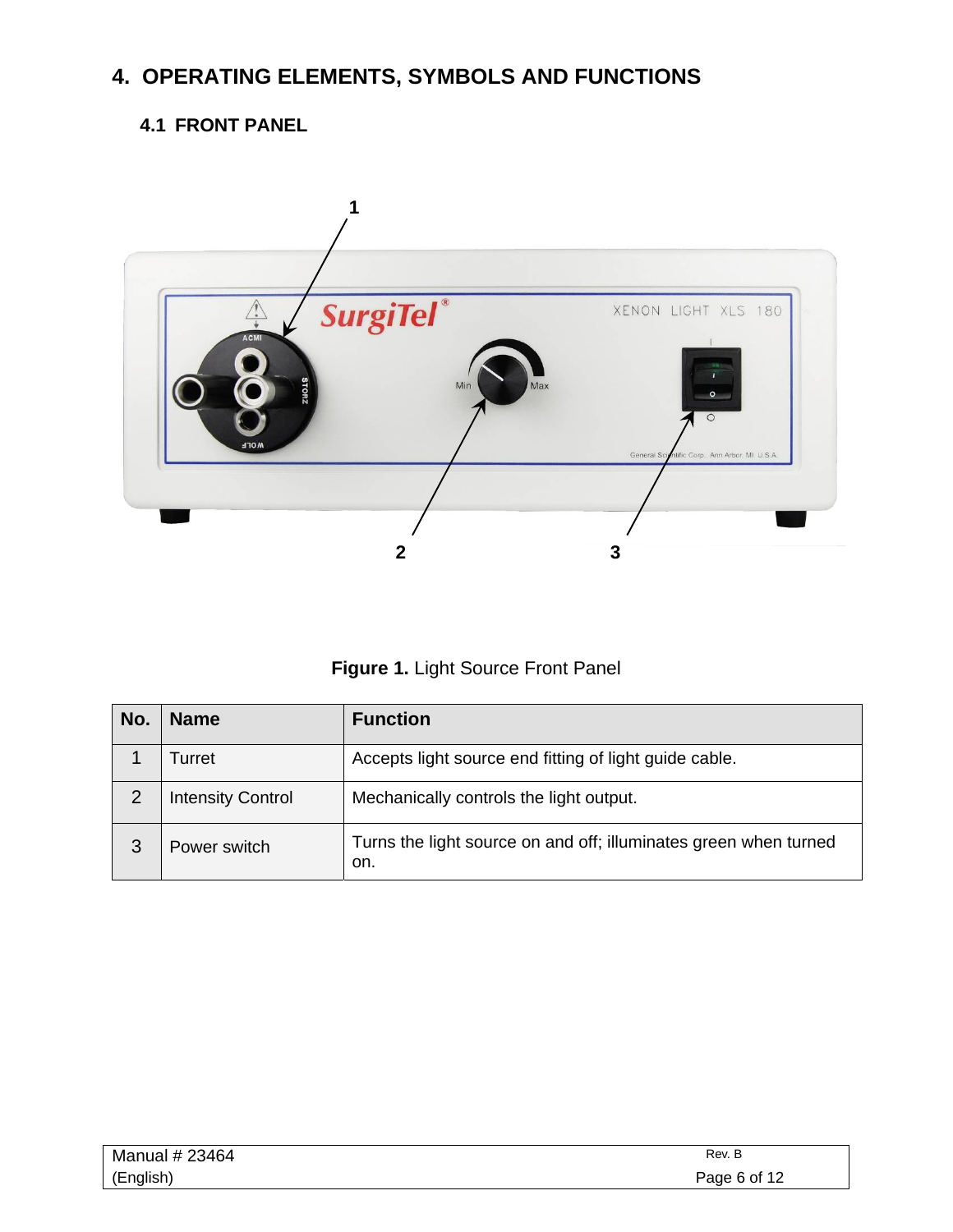#### **4.2 REAR PANEL**



**Figure 2.** Light Source Rear Panel

| No.          | <b>Name</b>                | <b>Function</b>                                                                                  |
|--------------|----------------------------|--------------------------------------------------------------------------------------------------|
| $\mathbf{1}$ | <b>Fuses</b>               | Over current protection. Type, AGC 3A                                                            |
| 2            | <b>Hour Meter</b>          | Allows tracking of total running time on unit and provides a<br>control on individual lamp hours |
| 3            | AC main inlet              | Accepts AC Power cord                                                                            |
| 4            | Serial number label        | Serial number and power requirements                                                             |
| 5            | Venting grids              | Allows adequate ventilation and cooling of the light source                                      |
| 6            | Fan                        | Fan 12V DC, air flow for cooling of unit                                                         |
| 7            | Hour meter reset<br>button | Resets hour meter to zero hours                                                                  |
| 8            | Connector                  | For potential equalization                                                                       |

| Manual # 23464 | Rev. B       |
|----------------|--------------|
| (English)      | Page 7 of 12 |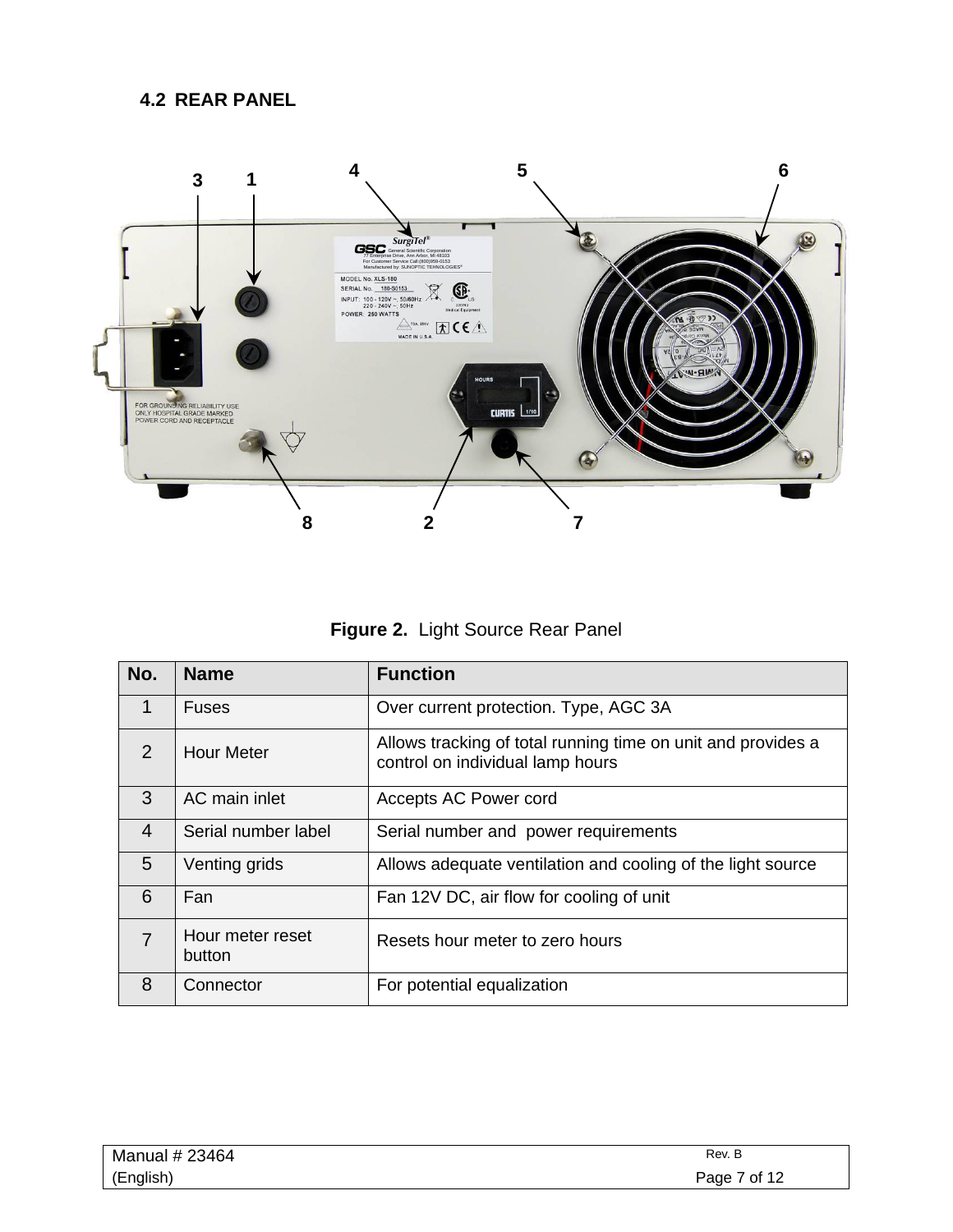### **5. INSTALLATION**

#### **5.1 SETTING UP THE LIGHT SOURCE**

Place the light source on a stable surface (cart, counter, stand, etc.).

If you choose to use the Xenon stand (sold separately) with your source, follow the steps below for proper assembly.



*NOTE* 

*Avoid places where the light source may be splashed with liquid. Absolutely "DO NOT" use in any environment with explosive or flammable gases. "DO NOT" block the venting grids on the light source.* 

Make sure the power switch is in the OFF position.

Connect the AC power cord to the power inlet located on the rear panel of the light source, as shown.



 *Use only cords provided with the light source. CAUTION* 

Plug the AC power cord into a wall outlet using the three (3) prong plug supplied with the unit.

- *To prevent electric shock, connect power cords of peripheral equipment through medical isolation transformers. CAUTION*
- *When using a medical isolation transformer, be sure to check the transformer power ratings. Make sure that the power cord is connected to the main power supply with a three prong plug (USA use UL2601-1 rated isolation transformers and/or power strips only). NOTE*
- *When used in clinical or residential areas near a radio or TV unit, it may cause reception interference. To avoid adverse electromagnetic effects, "DO NOT" operate this equipment near RF energy equipment. CAUTION*

#### **5.2 CONNECTING THE LIGHT CABLE**

Connect the light cable and optics to your loupes or headband. Then plug the light cable end fitting into the appropriate turret port, located on the front panel, as shown.



| Manual # 23464 | Rev. B       |
|----------------|--------------|
| (English)      | Page 8 of 12 |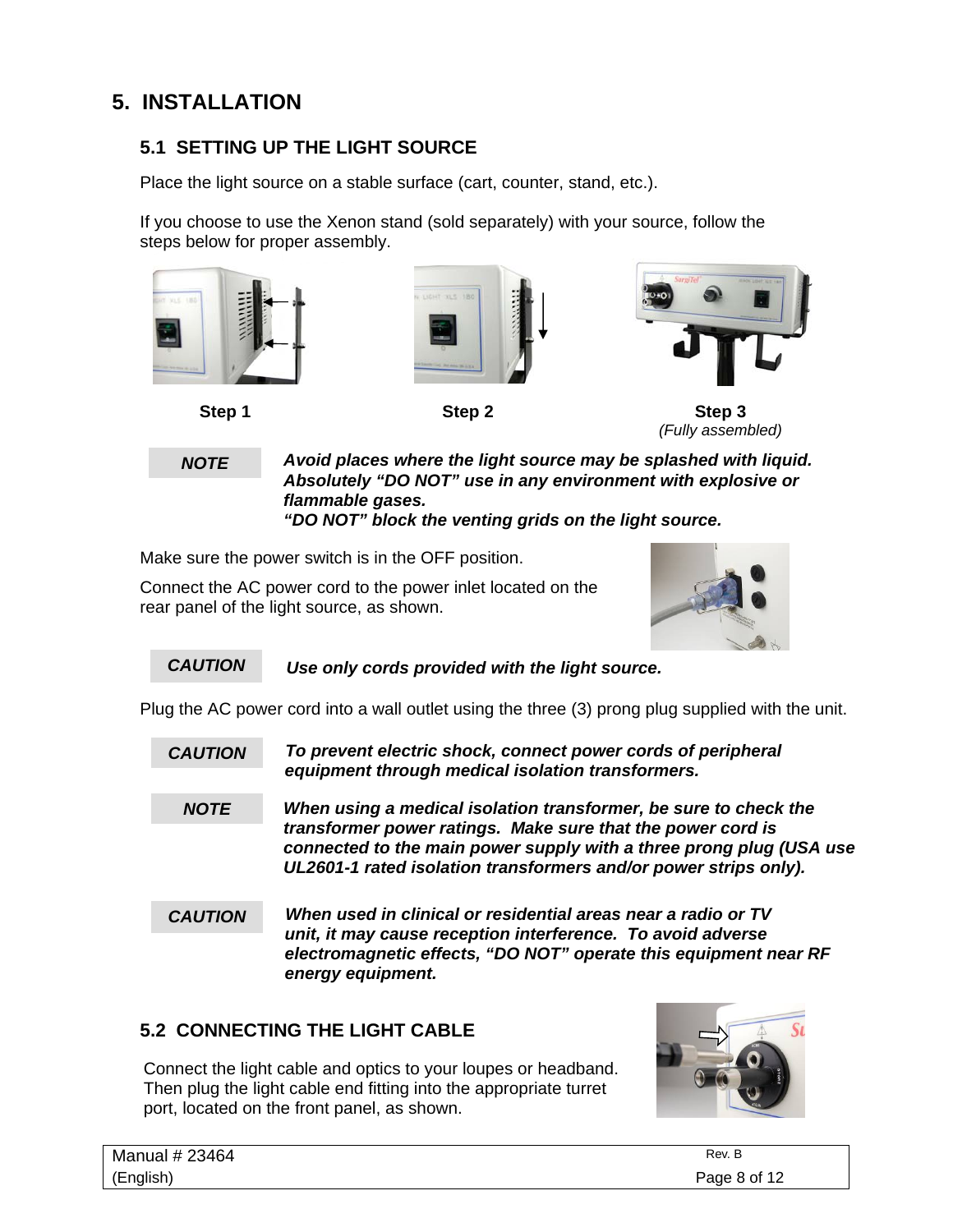### **6. OPERATION**

#### **6.1 POWERING UP THE LIGHT SOURCE**

To operate the light source: Attach the light source to the instrument or headlamp. Turn the power switch on. The indicator on the power switch will light. The fan will start.

#### **6.2 LIGHT BRIGHTNESS DISPLAY AND CONTROL**

The light brightness adjustment enables the user to obtain a brighter or darker illumination on the object they are observing.

Adjust the light intensity by turning the intensity control knob.

#### **6.3 LAMP LIFE HOURS DISPLAY**

The hour meter shows the total elapsed running time of the unit. Record the hours when replacing the lamp.

### **7. CLEANING**

#### *Always disconnect the power cord before cleaning the system. NOTE*

The control unit can be cleaned with any cleaning agents, which are used for external cleaning of electric equipment, according to instructions given by the manufacturer of the cleaning solution.

Do not allow excessive moisture or liquids to come in direct contact with the control unit.

Do not use cleaning agents that are not permitted for use with plastics, i.e., ammonia, acetone, salty acids (HCl), etc.

Do not allow cleaning agents or liquids to enter the control unit outlets.

#### **8. DISINFECTION & STERILIZATION**

#### **8.1 DISINFECTING THE UNIT**

#### *NOTE*

*Always disconnect the power cord before cleaning the system.* 

Use any disinfectant agents which are commonly used on surfaces of electric medical equipment. Such disinfectant agents usually arrive in the form of sprays or damp cloths.

Follow the instructions given by the manufacturer of the disinfectant solution.

#### **8.2 STERILIZING THE LIGHT CABLE**

The light cable should be sterilized according to the manufacturer's specification.

| Manual # 23464 | Rev. B       |
|----------------|--------------|
| (English)      | Page 9 of 12 |

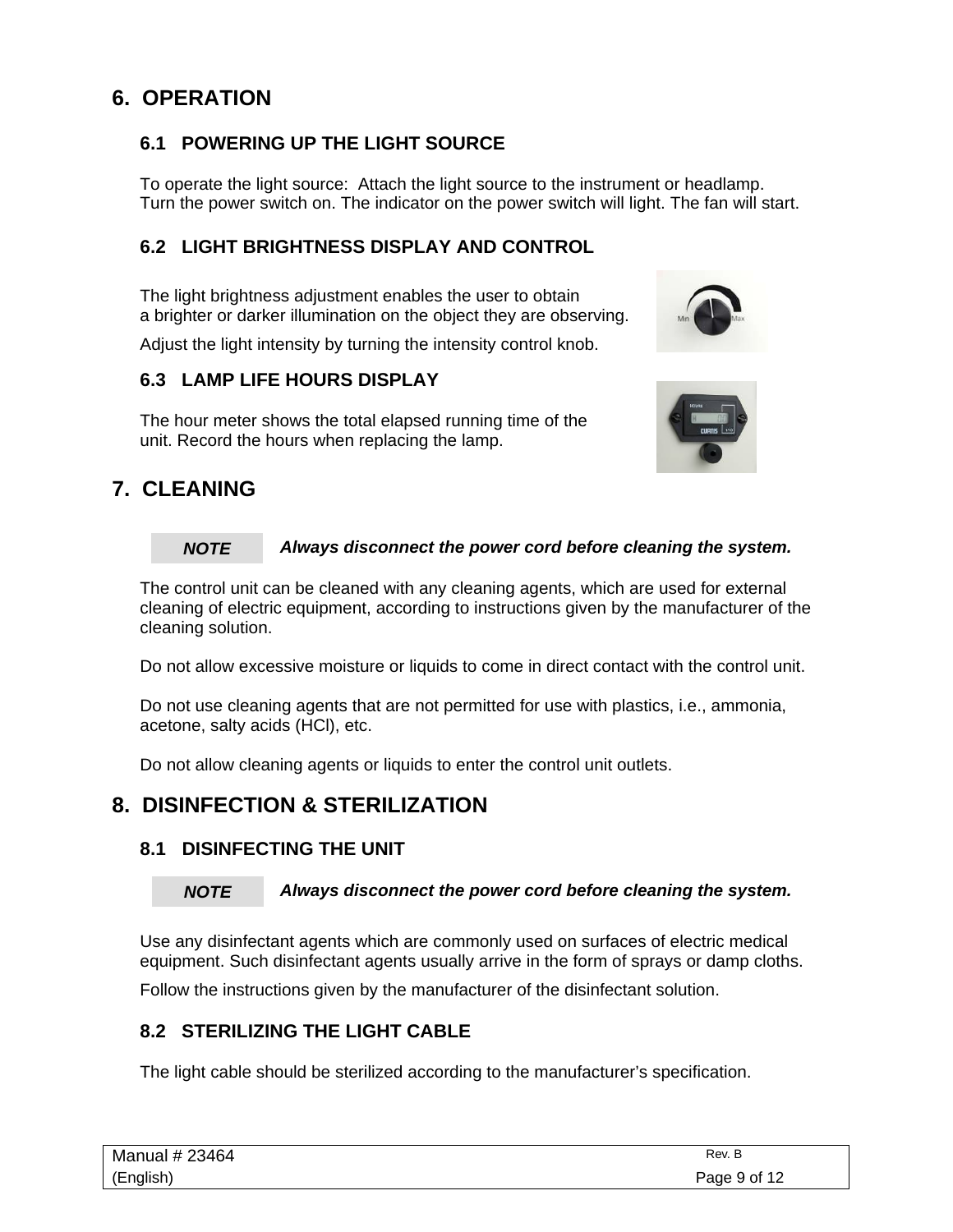### **9. MAINTENANCE, SERVICING AND REPAIR, WARRANTY**

Performance of preventive maintenance is not essential. Regular maintenance can, however, contribute to identifying potential problems before they become serious; thus, enhancing the instrument's reliability and extending the life of the product. Maintenance services can be obtained from the manufacturer.

Defective equipment are to be serviced and repaired exclusively by General Scientific Corporation. All repair work employs to original manufacturer's parts only.

#### **9.1 LAMP REPLACEMENT**

|                                                                                                                                                                                                                          |                | <i><b>WARNING</b></i>                                                                                                                                                                                                    |  |  |
|--------------------------------------------------------------------------------------------------------------------------------------------------------------------------------------------------------------------------|----------------|--------------------------------------------------------------------------------------------------------------------------------------------------------------------------------------------------------------------------|--|--|
| CERMAX lamps are at high internal pressure when cold and at operating<br>temperature; therefore, CERMAX lamps may unexpectedly rupture<br>resulting in a discharge of hot fragments of quartz and/or glass and<br>metal. |                |                                                                                                                                                                                                                          |  |  |
|                                                                                                                                                                                                                          | are worn.      | Only handle lamps with protective covers in place. "DO NOT" handle<br>lamps without their protective covers unless government approved safety<br>glasses, facemasks (with neck protector, chest protector and gauntlets) |  |  |
|                                                                                                                                                                                                                          | <b>CAUTION</b> | Always disconnect power cord and turn main switch off before lamp<br>replacement.                                                                                                                                        |  |  |
|                                                                                                                                                                                                                          | <b>CAUTION</b> | Take utmost care not to hit gas-seal edge of lamp; it may cause gas<br>leaks or lamp failure.                                                                                                                            |  |  |
|                                                                                                                                                                                                                          | <b>CAUTION</b> | Do not touch lamp and patient simultaneously when changing lamp.                                                                                                                                                         |  |  |

Open lamp compartment door and pull out lamp cartridge, as shown.

Replace lamp cartridge with new unit and log the serial number and hours on the hour meter.

Close the lamp compartment door.

Re-connect the power cord and turn the light source on, according to 6.1.

Reset hour meter to zero by depressing hour meter reset button on rear panel, as shown.



| Manual # 23464 | Rev. B        |
|----------------|---------------|
| (English)      | Page 10 of 12 |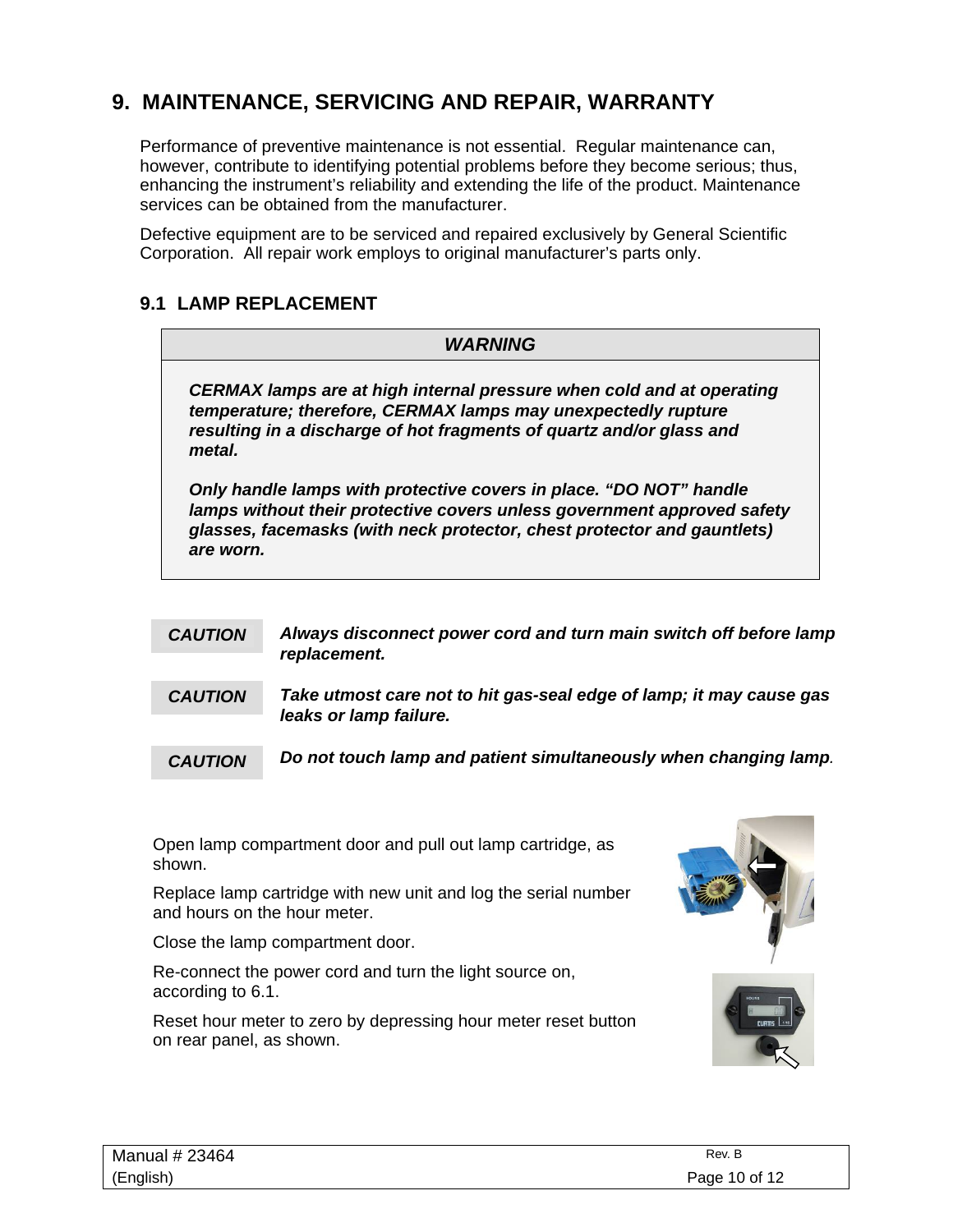#### **9.2 LIMITED WARRANTY**

Your fiber-optic product(s) carry a 3-year warranty from the date of shipment on workmanship and all defects of material, excluding replaceable sweatbands, headband, fiber-optic cable and lamps. Should your product prove to have such defects within three years of the shipment, General Scientific Corporation will repair or replace the product or component part without charge. Should your fiber-optic product(s) need servicing under this warranty, please contact General Scientific Corporation to receive a Return Authorization Number. You should carefully pack unit in a sturdy carton and ship it to GSC. Please include a note describing the defects, your name, telephone number and a return address. Warranty does not cover equipment subject to misuse, accidental damage, normal wear and tear or if transferred to a new owner without authorization from General Scientific Corporation. This warranty gives you specific legal rights and you may also have other rights that vary from state to state.

| $\bullet$ In the USA | 800 959-0153 (toll free)<br>734 996-9200 |  |
|----------------------|------------------------------------------|--|
| FAX number:          | 734 662-0520                             |  |

### **10. END OF PRODUCT LIFE**

 In accordance with the European Waste from Electrical and Electronic Equipment (WEEE) directive, we encourage our customers to recycle this product whenever possible. Disposal of this unit must be performed in accordance with the applicable local environmental regulations.

In the US a list of recyclers in your area can be found at: *http:/www.eiae.org/.* 

Please contact customer service to issue a return authorization to return product to manufacturer at the end of product life.



| Manual # 23464 | Rev. B        |
|----------------|---------------|
| (English)      | Page 11 of 12 |